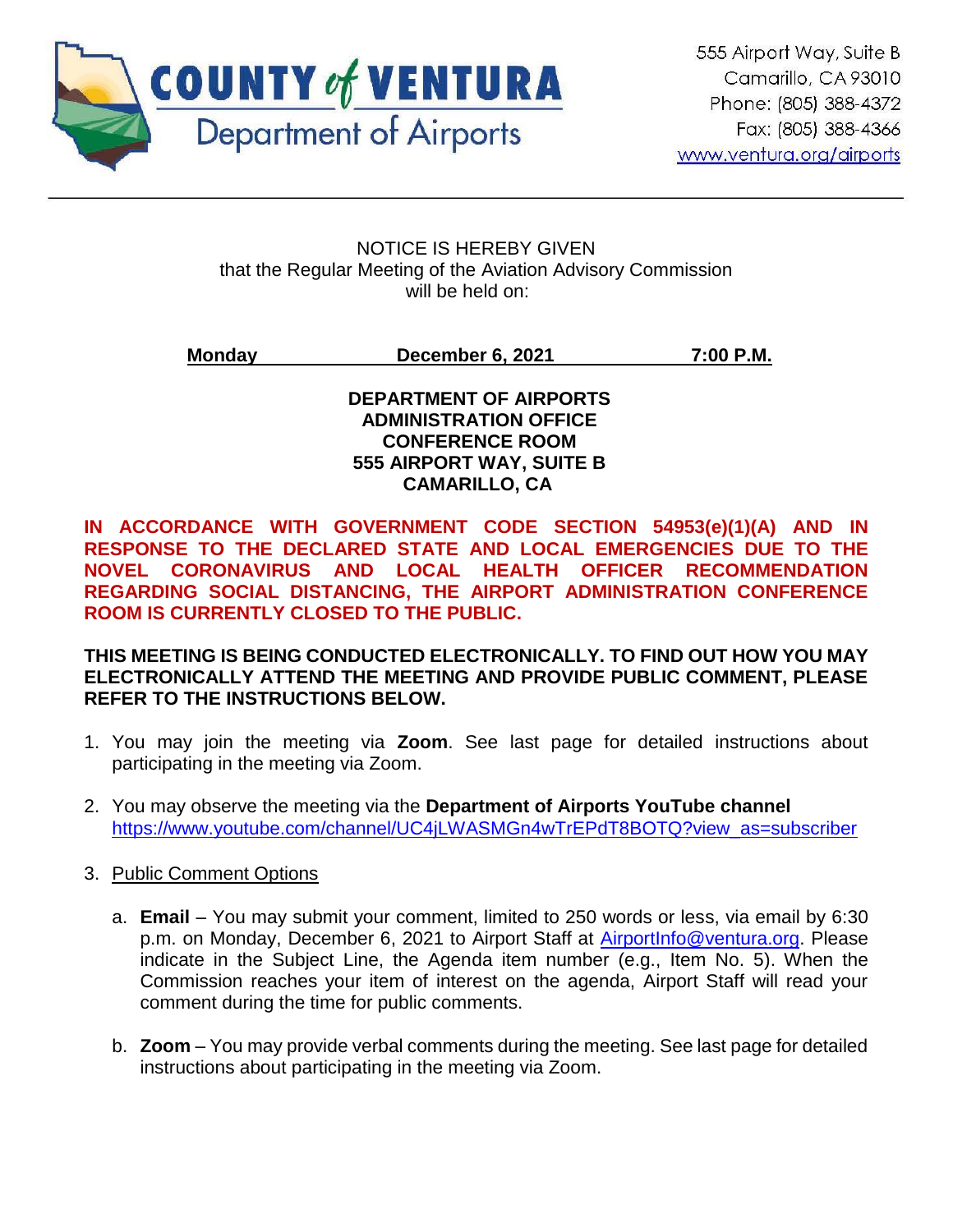## **AGENDA**

- **1. CALL to ORDER and PLEDGE of ALLEGIANCE**
- **2. ROLL CALL**
- **3. AGENDA REVIEW**
- **4. APPROVAL of MINUTES – November 1, 2021 (Regular Meeting) November 15, 2021 (Special Meeting)**
- **5. PUBLIC COMMENT PERIOD**
- **6. NEW BUSINESS**
- **A. Subject: Approval and Award of a Design Services Contract to Jviation, a Woolpert Company, in the Not-to-Exceed Amount of \$393,775, for the Repackage and Design of Select Elements for the Connector Taxiways A-E Reconstruction at Oxnard Airport; Authorization for the Director of Airports, or Designee, to Execute the Subject Contract**

#### **Recommendation:**

Approve and award of a design services contract to Jviation, a Woolpert Company, in the notto-exceed amount of \$393,775, for the repackage and design of select elements for the Connector Taxiways A-E Reconstruction at Oxnard Airport; Authorization for the Director of Airports, or Designee, to execute the subject contract (Exhibit 1).

#### **B. Subject: Adoption of Resolution #4 Authorizing Remote Teleconference Meetings of the Aviation Advisory Commission for a 30-Day Period**

#### **Recommendation:**

Adopt the attached Resolution #4 (Exhibit 1) authorizing remote teleconference meetings of the Aviation Advisory Commission for a 30-day period pursuant to Government Code Section 54953, Subdivision (e), of the Ralph M. Brown Act.

#### **7. DIRECTOR'S REPORT**

#### **8. REPORTS**

**Report items listed below are presented to the Aviation Advisory Commission for information only, at this time. The report items require no action or are not ready for the Commission's consideration. The Commission may refer these items to the Department of Airports for investigation and report back on a future agenda.** 

Consultant Reports – October 2021 Airport Tenant Project Status – November 2021 Project Status – November 2021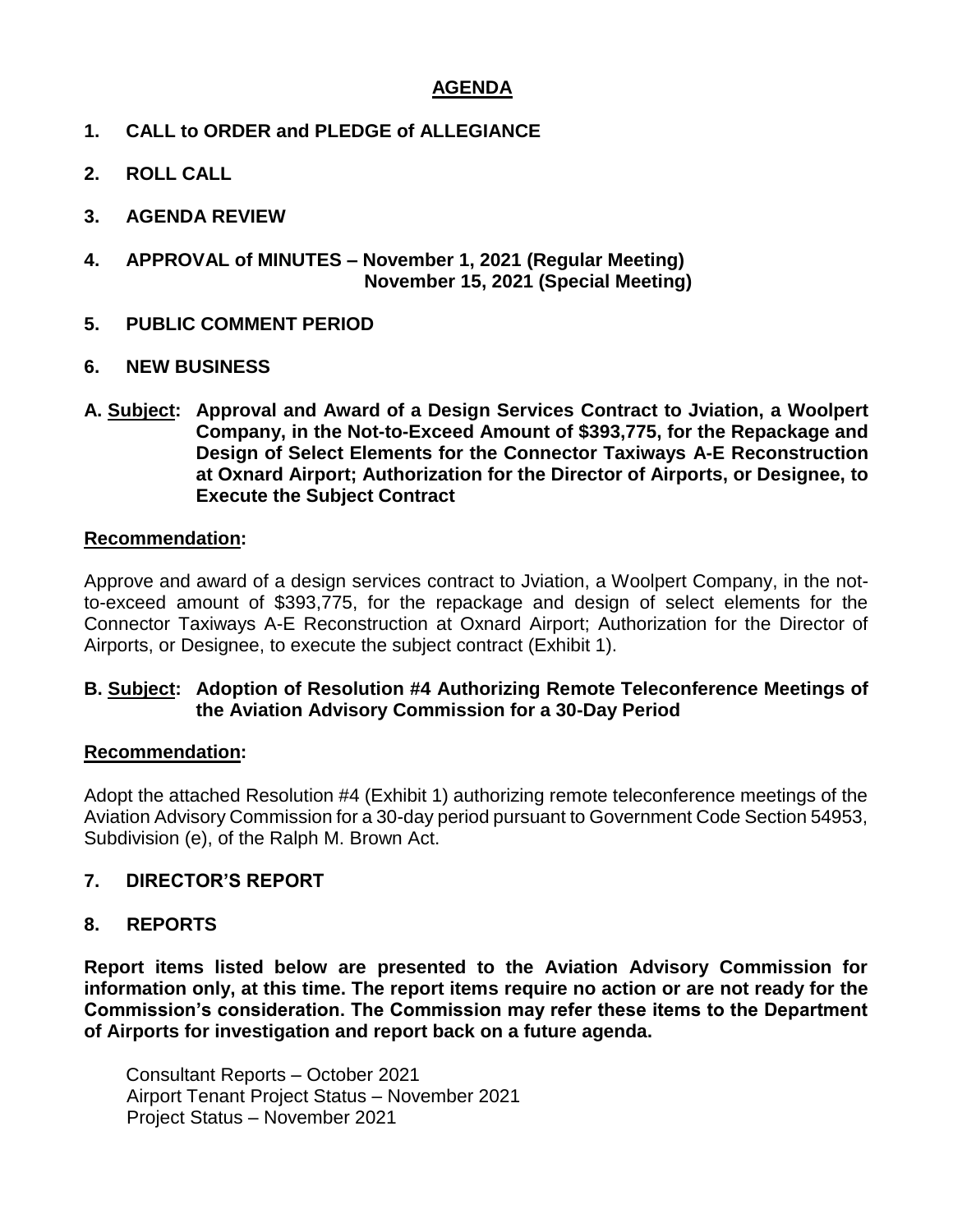## **9. CORRESPONDENCE**

**Correspondence items listed below are presented to the Aviation Advisory Commission for information only, at this time. The correspondence items require no action or are not ready for the Commission's consideration. The Commission may refer these items to the Department of Airports for investigation and report back on a future agenda.** 

Press Release dated November 12, 2021 re: Ventura County Department of Airports Celebrates Reopening of Runway

Memorandum dated November 17, 2021 from Madeline Herrle to Camarillo Airport Tenants re: Mobile Mechanics - Airplane Repairs

**10. COMMISSION COMMENTS –** Comments by Commission members on matters deemed appropriate.

#### **11. ADJOURNMENT**

The next regular Commission meeting will be on Monday, January 3, 2022 at 7:00 p.m. Location to be determined.

IN COMPLIANCE WITH THE AMERICANS WITH DISABILITIES ACT, IF YOU NEED SPECIAL ASSISTANCE TO PARTICIPATE IN THIS MEETING, PLEASE CONTACT ANA CASTRO AT (805) 388-4211. NOTIFICATION 48 HOURS PRIOR TO THE MEETING WILL ENABLE THE DEPARTMENT OF AIRPORTS TO MAKE REASONABLE ARRANGEMENTS TO ENSURE ACCESSIBILITY TO THIS MEETING.